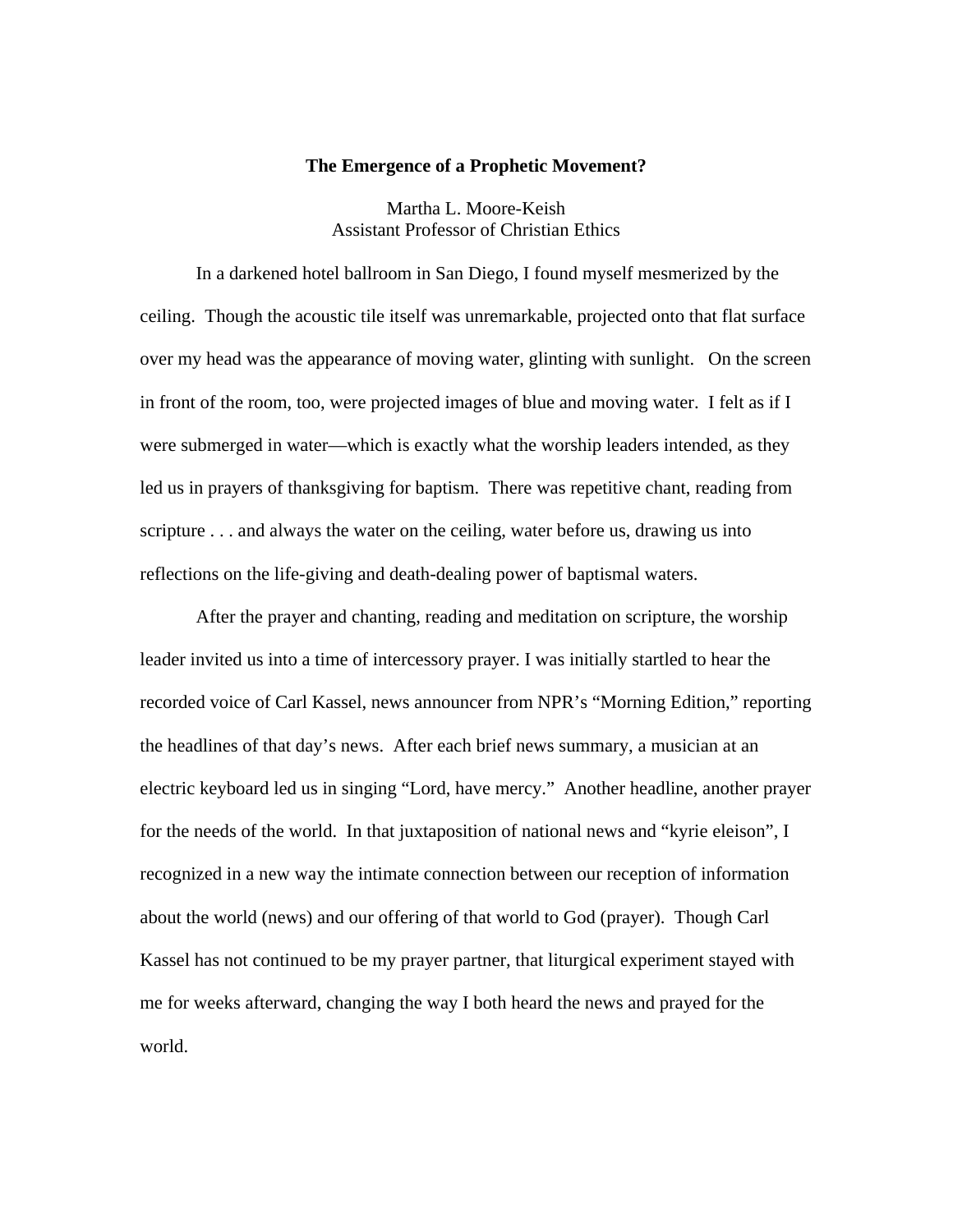This was a morning prayer service led by Karen Ward, pastor of The Church of the Apostles in Seattle, an emergent/ "nu monastic" community sponsored by the ELCA, whose stated mission is "to *helpgodchangeeverything,* by participating in god's future within today's culture and our local zipcode, in intentional community around jesus christ." Though this prayer service itself was at a conference, it represents the kind of worship in which Ward and her community engage each week: drawing together ancient practices and modern tech-savvy culture, particularly aimed at folks under 40 who have been alienated from—or have never been drawn to—more established Christian churches. Ward and the Church of the Apostles represent one of many "experiments" Steve Hayner describes in his article.

 As Dr. Hayner helpfully points out, these new experiments in following Jesus are increasingly common around this country and in other parts of the world today. Chances are, even if you don't read Brian McLaren or theooze.com, you have seen headlines about the "emergent church" or "new monasticism," or you have wondered about that storefront sign down the street that advertises something called "Spirit Garage".

## **The gifts of this movement**

 As someone at the upper end of the age range to whom these experiments generally appeal, I confess that I am attracted to many aspects of the new movement mapped in this article. Their emphasis on authentic community is welcome in a culture which is increasingly mobile and increasingly fragmented. Their rejection of pretension and formality is refreshing (and occasionally alarming!). Their emphasis on living out Christian faith in every aspect of life challenges me in ways I need to hear.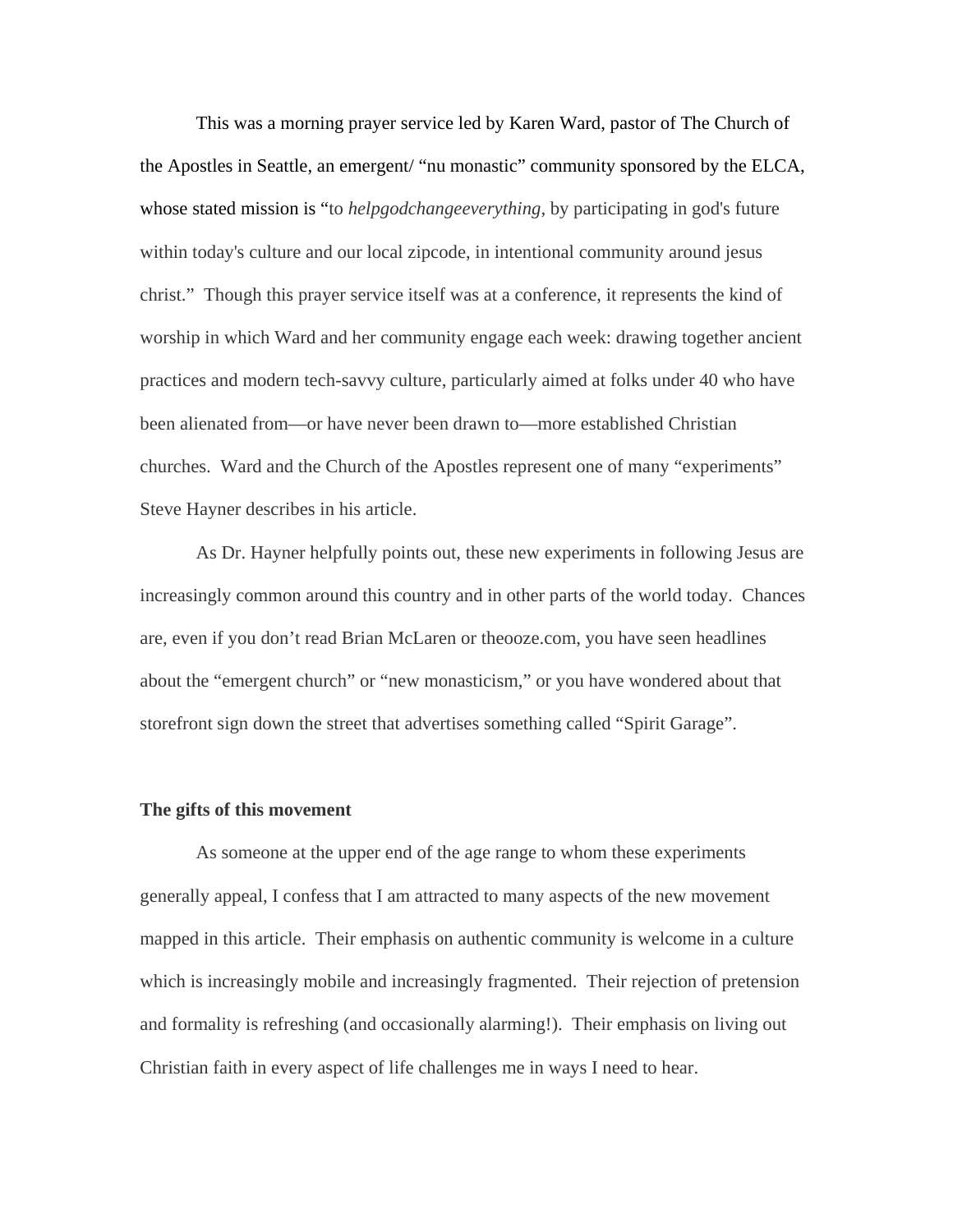Further, I appreciate that these new sorts of Christians often embrace ancient liturgical and spiritual practices, showing a hunger for traditions that connect them with Christians from earlier centuries. The darkness, the candles, the incense, the appeal to sacraments at the heart of worship—all of this may certainly be superficial, but it may also represent a desire to connect with the Christian movement that is older and deeper than itself. The appeal to multisensory worship is a helpful corrective to forms of worship that are primarily word-focused and do not engage the whole being of the worshiper. There is something right about the "emerging church" impulse to place worship at the center of Christian living, even as many of these communities also seek to dissolve the boundaries between "worship" and the rest of living.

 I am also grateful for the ways in which these experiments challenge our old assumptions about what "church" means. As Hayner puts it, "these groups use the word "church" in a very different way than our culturally established references where "church" commonly refers to a building, a program, or an institutional structure. In these new communities, "church" reclaims the more biblical meaning of "gathering" and refers primarily to the people." If our common use of the word "church" has indeed become synonymous with a building or an institution, then we need to rethink what we mean by church! As I learned in my elementary school choir growing up, "the church is not a building, the church is not a steeple, the church is not a resting place; the church is a PEOPLE." Perhaps these new experiments in Christian discipleship are reminding us of this simple lesson, which we have forgotten in our anxiety about the survival of church as institution.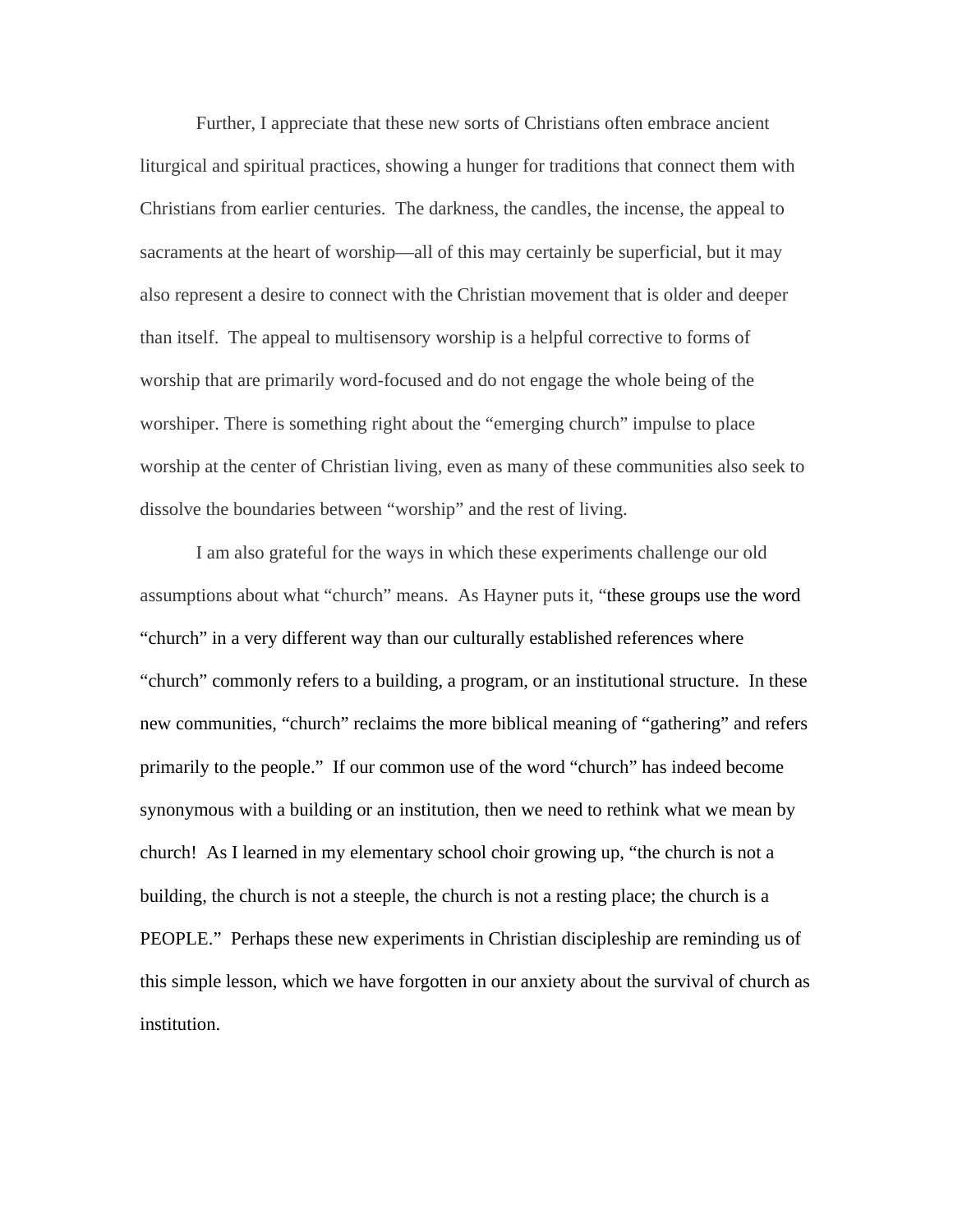## **Questions to this new movement**

 Dr. Hayner's reflections prompt me in all of these ways to give thanks for the many and varied recent experiments in Christian living. His reflections also prompt me to ask some questions, which I will offer under the headings of *God, tradition*, and *culture*.

*God.* According to Hayner, these new kinds of Christians have left or have never joined more established churches, but they "have nevertheless discovered Jesus—or more broadly, they have newly discovered a relationship with the Triune God of the Bible." My question is: how do we know? I do not doubt that the triune God encounters many who are outside of the established church, but I want some clues to help us discern when and how a community has come to know the mystery of the Holy Trinity. Surely this question needs to be asked of every Christian movement: is the God who is worshiped here the same one whom the broader Christian tradition has come to know through creation, on Sinai, in exile, in Jesus Christ, at Pentecost? If a community is intentionally distancing itself from more established churches, how do we know that we are worshiping the same God and not different gods of our own making?

Raising this question may itself be a gift to the more "established" Christian movement, who may too easily assume that we have the corner on the God-market simply because we stand in more continuity with past ways of speaking to and about God. Continuity with the past itself is no guarantee of faithfulness. Yet neither is novelty. How can we discern in each other genuine faith in the triune God of scripture?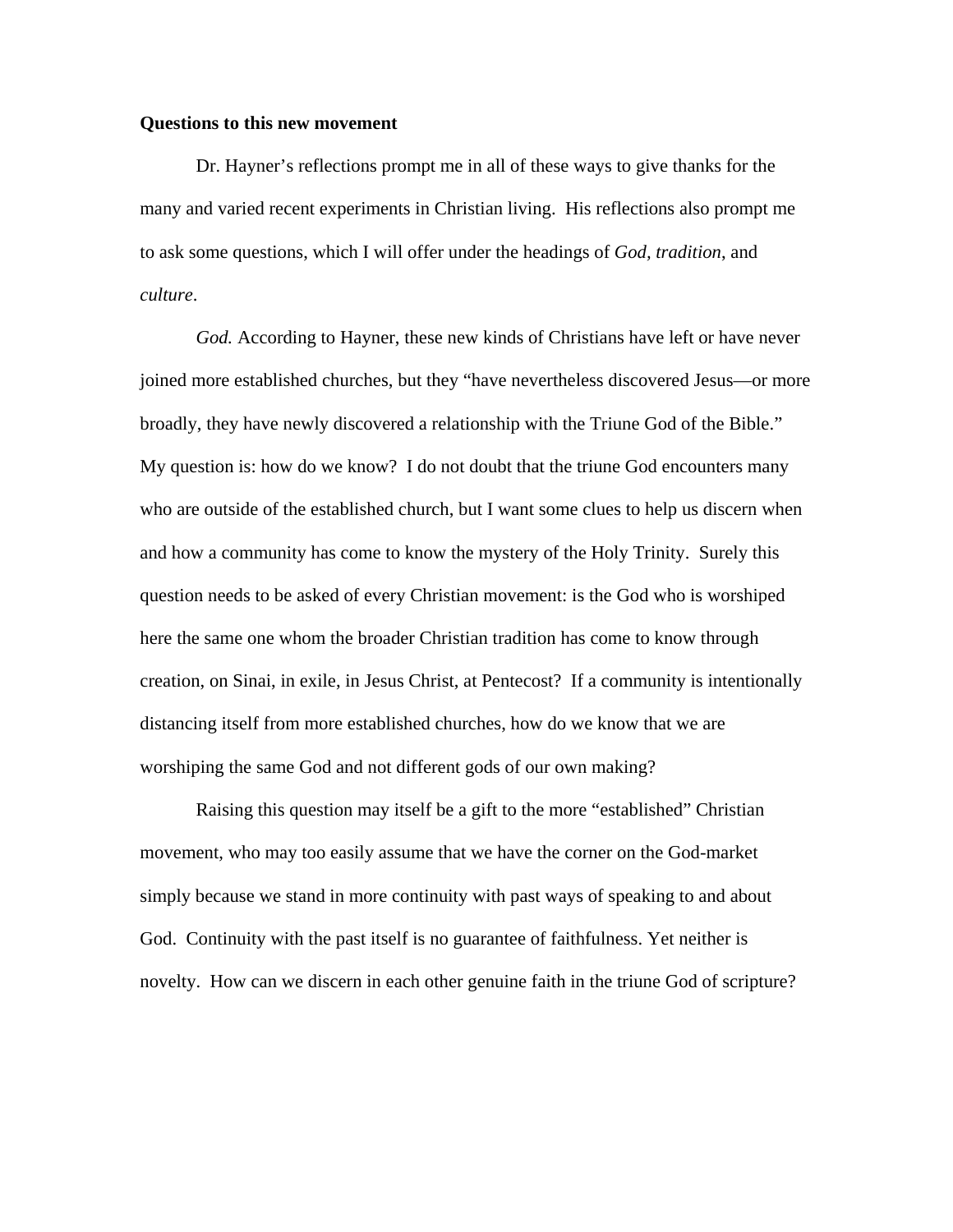*Tradition.* At several points, Hayner speaks about the "traditional church" and describes these new experiments as "non-traditional." This raises the question: what is meant by "tradition" or "traditional"? As I noted earlier, many of these new experiments embrace ancient liturgical traditions, so not all "tradition" is being rejected. The slippery term "tradition" can easily become the foil for new movements to reject in favor of something else, so we need to ask what it is about "tradition" that is being rejected. Is it a certain formality of worship? a style of music? a family of church architecture? Is it ways of reading scripture? Language to and about God? Any of these might rightly be challenged. Very few institutional expressions characterize all Christian worship or all Christian tradition for all time.

 Further, we need to recognize that there is within Christianity a deep tradition of questioning traditions—a strand of Christianity well represented in the Reformed branch of Protestantism to which Presbyterians belong! After all, it is  $16<sup>th</sup>$  century theologian Heinrich Bullinger himself who wrote in the Second Helvetic Confession, "we do not permit ourselves, in controversies about religion or matters of faith, to urge our case with only the opinions of the fathers or decrees of councils; much less by received customs, or by a large number of those who share the same opinion, or by the prescription of a long time." Perhaps the new ecclesial experiments, even as they react against certain traditions, might recognize some continuity with the tradition of Reformed Christianity, which has called the Christian tradition to be continually "reformed according to the Word of God."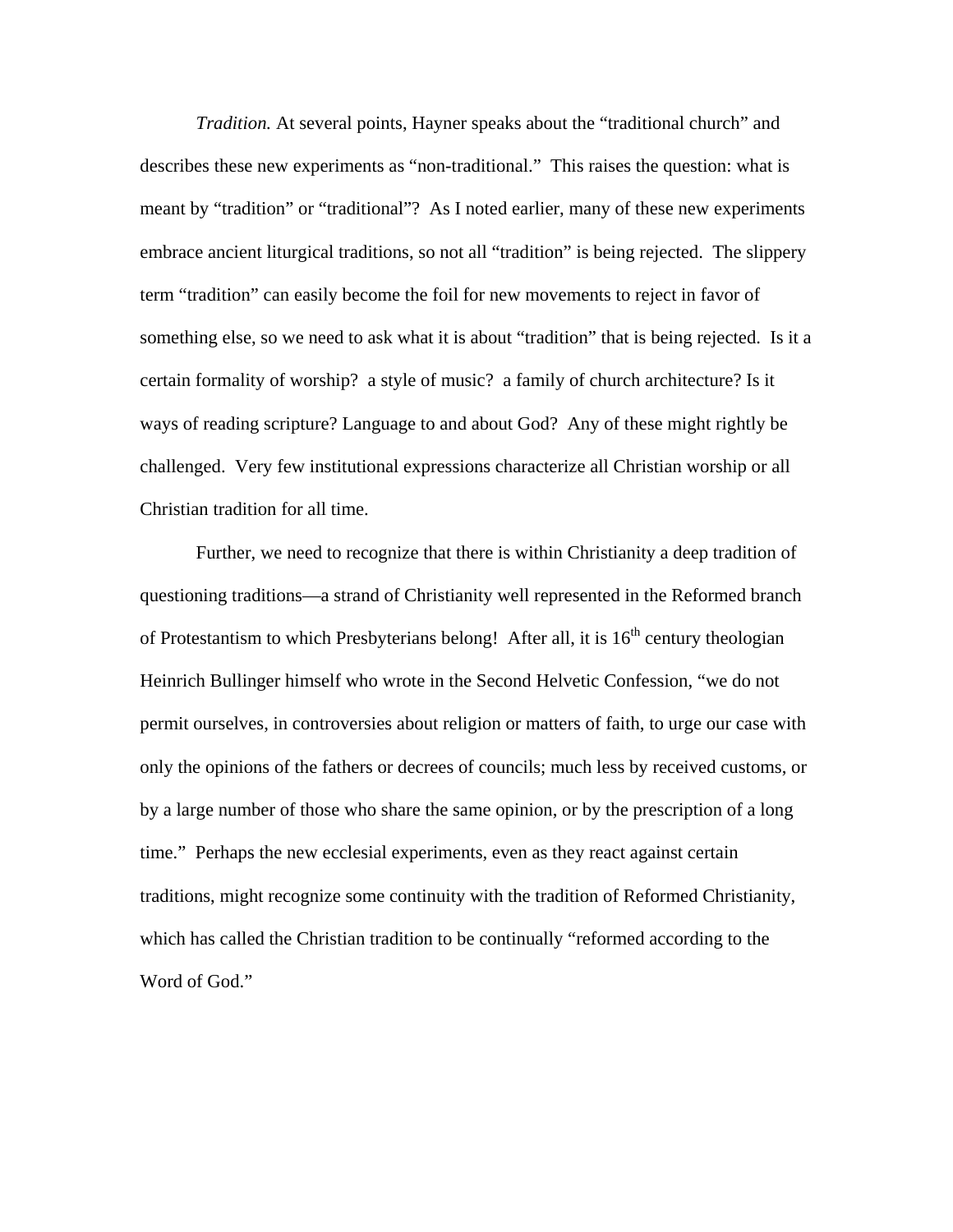*Culture.* Dr. Hayner offers insightful comments about our contemporary U.S. culture that has contributed to the emergence of these new Christian experiments, noting that cultural context always shapes the responses of the faith community. He helpfully points out that American culture is increasingly fragmented, postmodern, and technologically centered, and that the Christian church is no longer in a position of privilege in most of our society. Yet Christian communities do not only respond to or reflect culture; they also shape culture. In saying this, I am not arguing that churches necessarily influence popular culture on a grand scale. I am simply pointing out that communities of faith do create their own cultures—their own practices, values, networks of relationships. Culture is not only something "out there" to which we react. It is also something "in here" that we continually shape and re-shape.

 My own exposure to these new versions of Christianity raises an additional concern about culture. These experiments in church often seem to interact with only a particular segment of the American cultural spectrum: folks in their 20s and 30s, of social and economic privilege, who are technologically savvy and attentive to the popular media culture. But this does not describe the whole of contemporary American culture. Can preschoolers and elementary school children worship at Spirit Garage? Are people in their seventies and eighties full participants in the communities represented by Emergent Village? Is this a movement that can speak to my children and my parents, or is it a manifestation of church only for my generation and the generation just behind me?

 Dr. Hayner concludes his essay by suggesting that this variety of ecclesial experiments should be regarded as a prophetic movement to our culture and to our